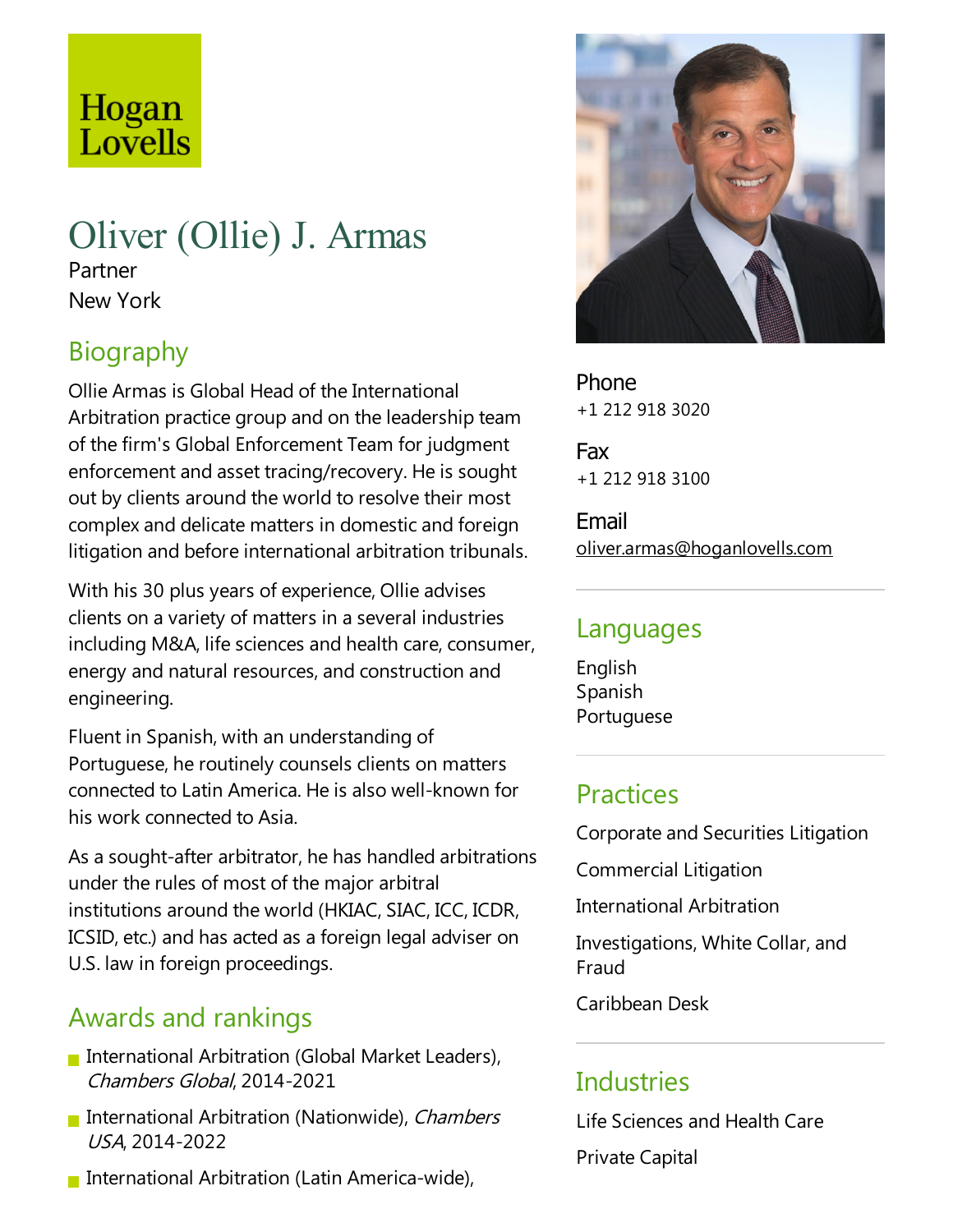#### Chambers Latin America, 2014-2022

- International Arbitration (Latin America-wide), Chambers Global, 2013-2020
- **International Arbitration (USA), Chambers Global,** 2013-2020
- International Arbitration (USA), Foreign Expert for Latin America-wide, Chambers Global, 2014-2019
- International Firms International Arbitration, The Legal <sup>500</sup> Latin America, 2022
- **Acritas Star, Acritas Stars Independently Rated** Lawyers, 2018-2019
- Distinguished Leader Award, New York Law Journal, 2018
- **Litigation: International Arbitration, Recommended,** The Legal 500, 2014
- Benchmark: Litigation (NY Star; Products Liability and General Commercial)
- **Nota** Who of International Arbitration
- **No's Who of International Litigation**
- Guide to the World's Leading Experts in Commercial Arbitration

# Latest thinking and events

- **News** 
	- $\blacksquare$  High Court discovery ruling will transform international arbitration'
- **News** 
	- $\blacksquare$  U.S. Supreme Court considers whether domestic discovery applies to international arbitration proceedings
- **News** 
	- **Justice delayed, justice denied?**
- **Analysis** 
	- $\blacksquare$  An overview of contracts, negotiation, and enforcement in the United States
- **Press Releases** 
	- **Hogan Lovells signs 'Green Pledge' committing to** greener arbitration practices

Diversified Industrials Energy and Natural Resources

# Areas of focus

Construction and Engineering

Public International Law

Global Asset Recovery and Enforcement

# Education and admissions

# Education

J.D., New York University School of Law, 1990

M.P.A., New York University, Wagner Graduate School of Public Administration, with honors, 1987

B.A., New York University, College of Arts and Sciences, with honors, 1986

### Bar admissions and qualifications

New York

### Court admissions

U.S. District Court, Southern District of New York

U.S. District Court, Eastern District of New York

U.S. District Court, District of Hawaii